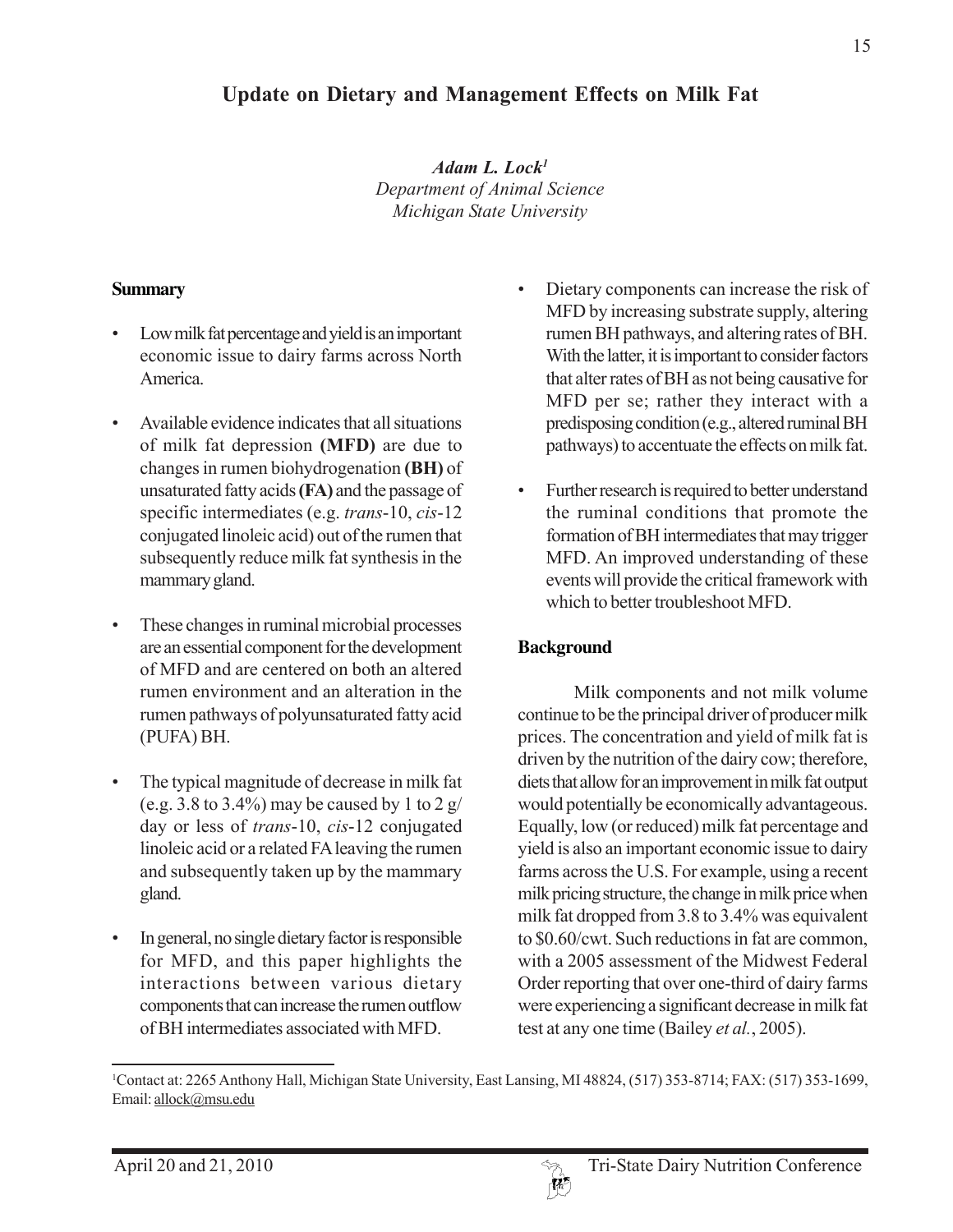As previously reviewed at this Conference, we have improved our understanding of the biology of MFDwith currently available evidence indicating that all situations of MFD are because of changes in rumen metabolism of unsaturated FA and the subsequent passage of specific intermediates of ruminal FA metabolism out of the rumen (e.g., *trans*-10, *cis*-12 CLA) that reduce milk fat synthesis in the mammary gland (Bauman and Lock, 2006). Although our understanding of the interrelationship between rumen lipid metabolism and milk fat synthesis has progressed significantly over the last decade, troubleshooting milk fat issues on dairy farms remains one of the more challenging tasks within overall nutritional management of dairy cows. The following sections of this paper will focus on highlighting our improved understanding of lipid metabolism in the dairy cow and how this impacts milk fat production. Finally, practical solutions to alleviating low milk fat tests will be discussed.

#### **Lipid Metabolism in the Dairy Cow**

Since unsaturated FA are toxic to many rumen bacteria, the majority of dietary lipids undergo BH through a series of FA intermediates that ultimately results in saturated FA being produced (Figure 1; Palmquist *et al*., 2005). Accordingly, there is an extensive metabolism of lipids in the rumen, and this has a major impact on the profile of FA available to the dairy cow (Lock *et al*., 2006a). In vivo studies have revealed a vast array of *trans*-18:1 and conjugated linoleic acid **(CLA)** isomers present in digesta contents of cattle and sheep (Bauman and Lock, 2006); as many as 14 CLA isomers have been identified in ruminal contents taken from cattle (Jenkins *et al*., 2008). Most published pathways of BH, however, account for the synthesis of only one or two CLA isomers. Particularly pertinent to the following discussion is that under certain dietary situations, the rumen environment is altered and a portion of BH occurs via a pathway that produces *trans*-10, *cis*-12 CLA and *trans*-10 18:1 (Figure 1).

#### **Biology of Milk Fat Depression**

The 'biohydrogenation theory' represents a unifying concept to explain the basis for dietinduced MFD where specific intermediates of ruminal FA BH escape the rumen, are absorbed, and signal a decreased expression of lipogenic enzymes and a reduction in milk fat synthesis in the mammary gland (Bauman and Griinari, 2003). The first rumen BH intermediate shown to effect milk fat synthesis was *trans*-10, *cis*-12 CLA; (Baumgard *et al.*, 2000). Effects are specific for milk fat, and subsequent studies demonstrated a curvilinear relationship between increasing *trans*-10, *cis*-12 CLA dose and the reduction in milk fat yield (de Veth *et al.*, 2004). It is important to note that only small quantities of specific BH intermediates produced in the rumen and subsequently taken up by the mammary gland are required to induce substantial decreases in milk fat content and yield, with as little as 2.0 g/day of *trans*-10, *cis*-12 CLA being sufficient to cause a 20% reduction in milk fat production. Two additional BH intermediates that regulate milk fat synthesis have also been identified, *trans*-9, *cis*-11 CLA and *cis*-10, *trans*-12 CLA (Bauman and Lock, 2006).

As shown in Figure 1, this '*trans*-10 shift' in BH pathways, and the associated increase in the *trans*-10 18:1 content of milk fat, is indicative of the complex changes in ruminal BH pathways characteristic of MFD. Although *trans*-10 18:1 does not directly inhibit mammary synthesis of milk fat (Lock *et al*., 2007), it is relatively easy to analyze compared to *trans* 10, *cis*-12 CLA and other CLA isomers. Therefore, in general, this FA can serve as a surrogate marker for the type of alterations in rumen BH that characterize diet-induced MFD. Also shown in Figure 1 are the 3 predominant ways in which dietary components can impact the risk of MFD: 1) through increasing substrate supply of 18 carbon unsaturated FA, 2) by altering the rumen environment and BH pathways, and 3) via changes in the rate of BH at various steps in the BH process.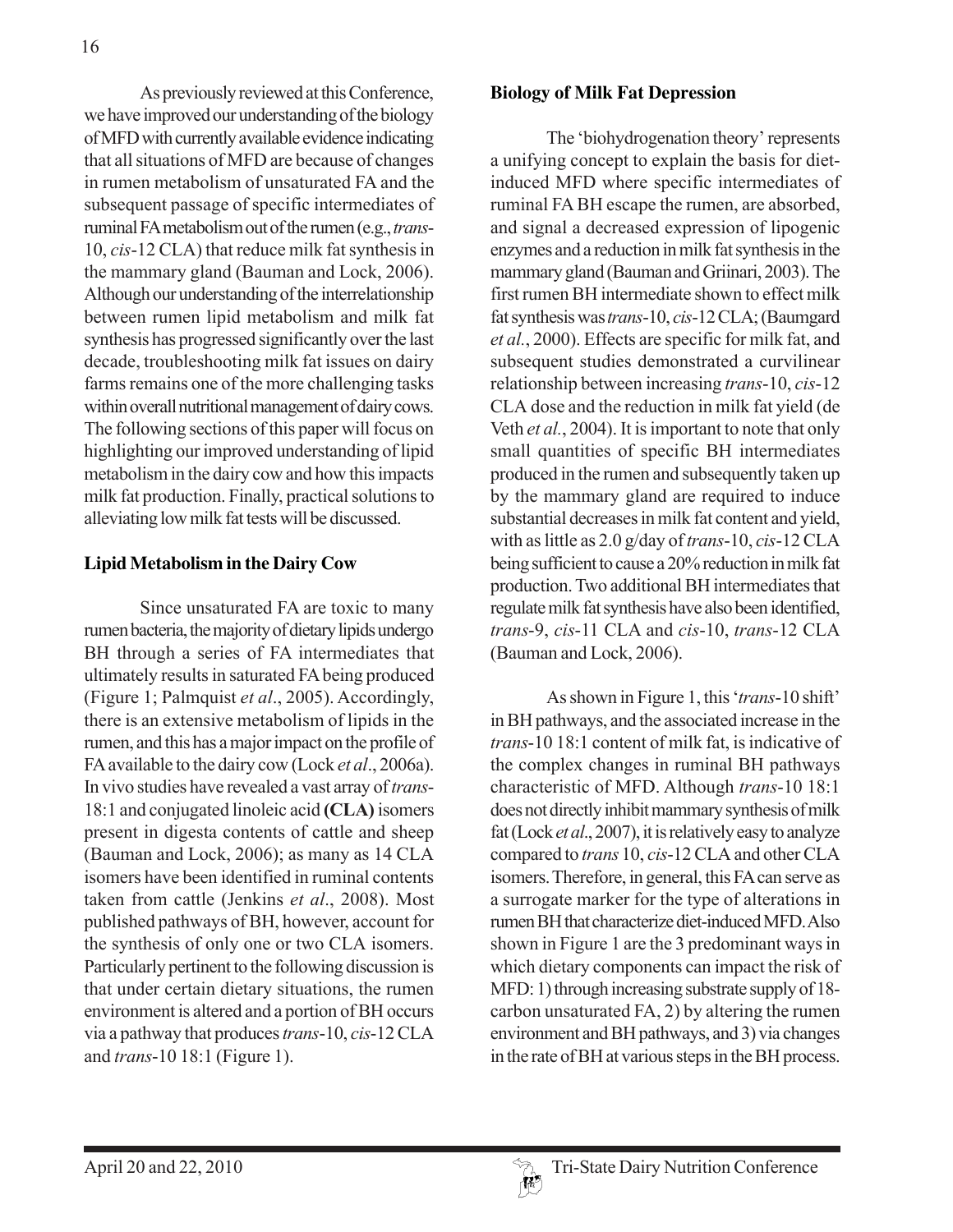Experience indicates that MFD occurs as a result of several concurrent diet or management factors rather than as a result of a single factor (Overton *et al*., 2006). Although we do not fully understand all of the ruminal conditions that may trigger MFD, an improved understanding of the impact of dietary components and their interaction during rumen fermentation will provide the critical framework with which to better troubleshoot this issue.

When one considers on-farm situations of dietary-induced MFD, it is important to note the timescale(s) through which MFD may be induced, as well as recovery times from a MFD situation. These are highlighted in Figure 2 which indicates that once the specific FA are produced in the rumen in sufficient quantities that cause MFD (in this example *trans* 10, *cis*-12 CLA was directly infused into the abomasum), reduced fat synthesis in the mammary gland is rapid with a response seen within 1 to 2 days of infusion starting. Therefore, once the rumen formation of *trans* 10, *cis*-12 CLA (and/or a related intermediate) increases, resulting in sufficient amounts of these BH intermediates entering the small intestine, the onset of MFD will be rapid. When considering trying to correct a low milk fat situation, under the experimental situation shown in Figure 2, an increase in milk fat concentration and yield can be observed 12 to 24 hours once infusion had been terminated. For a diet-induced MFD situation, a return to 'normal milk fat' levels will be dependant: first, on whether the dietary change reduces rumen production of *trans* 10, *cis*-12 CLA; and second on how much *trans* 10, *cis*-12 CLA was being produced in the rumen in the first place and when the last of this 'washes out' of the rumen. Once this occurs, a response will be seen within a few days similar to that shown in Figure 2. Under typical situations, assuming the implemented dietary and/or management change reduces *trans* 10, *cis*-12 CLA production in the rumen, one would expect to see a milk fat response within 5 to 10 days.

## **Dietary and Management Factors Impacting Milk Fat Concentration and Yield**

## *Alteration of the ruminal environment*

Factors that alter the rumen environment are traditionally first considered when troubleshooting MFD on dairy farms (Lock *et al*., 2006b). One major change in the rumen environment that may lead to a flux of FA through alternate pathways of ruminal BH is low ruminal pH. Although data are limited, changes in rumen pH are most likely associated with MFD because they cause a change in the bacterial population, favoring those that have alternative BH pathways. A common misconception, however, is that acidosis is a prerequisite for MFD to occur. This is not the case, and in most situations, rumen health appears excellent and there are no overt signs of ruminal acidosis (Overton *et al*., 2006). For example, Harvatine and Allen (2006a) reported increased duodenal flow of BH intermediates and MFD with no change in ruminal pH measured every 5 seconds over 4 days. Again, this highlights the fact that only small changes in the rumen environment can lead to increased risk of MFD.

Diet, and particularly carbohydrate fermentability, in the rumen is an important factor that can result in changes in BH pathways and specific intermediates. For example, a cursory review of the literature highlights the impact of different dietary carbohydrates on the risk of MFD as affected by source, processing, and moisture, presumably as a result of differences in the rate of rumen fermentation. Therefore, careful consideration should be given to the fermentation rate of starch sources when troubleshooting MFD issues. For example, a number of studies have reported an effect of corn processing method on the risk of MFD. As we have highlighted previously, however, no single factor tends to result in low milk fat, and an example of the impact of some of these dietary interactions is highlighted in Table 1. This study (0ba and Allen,

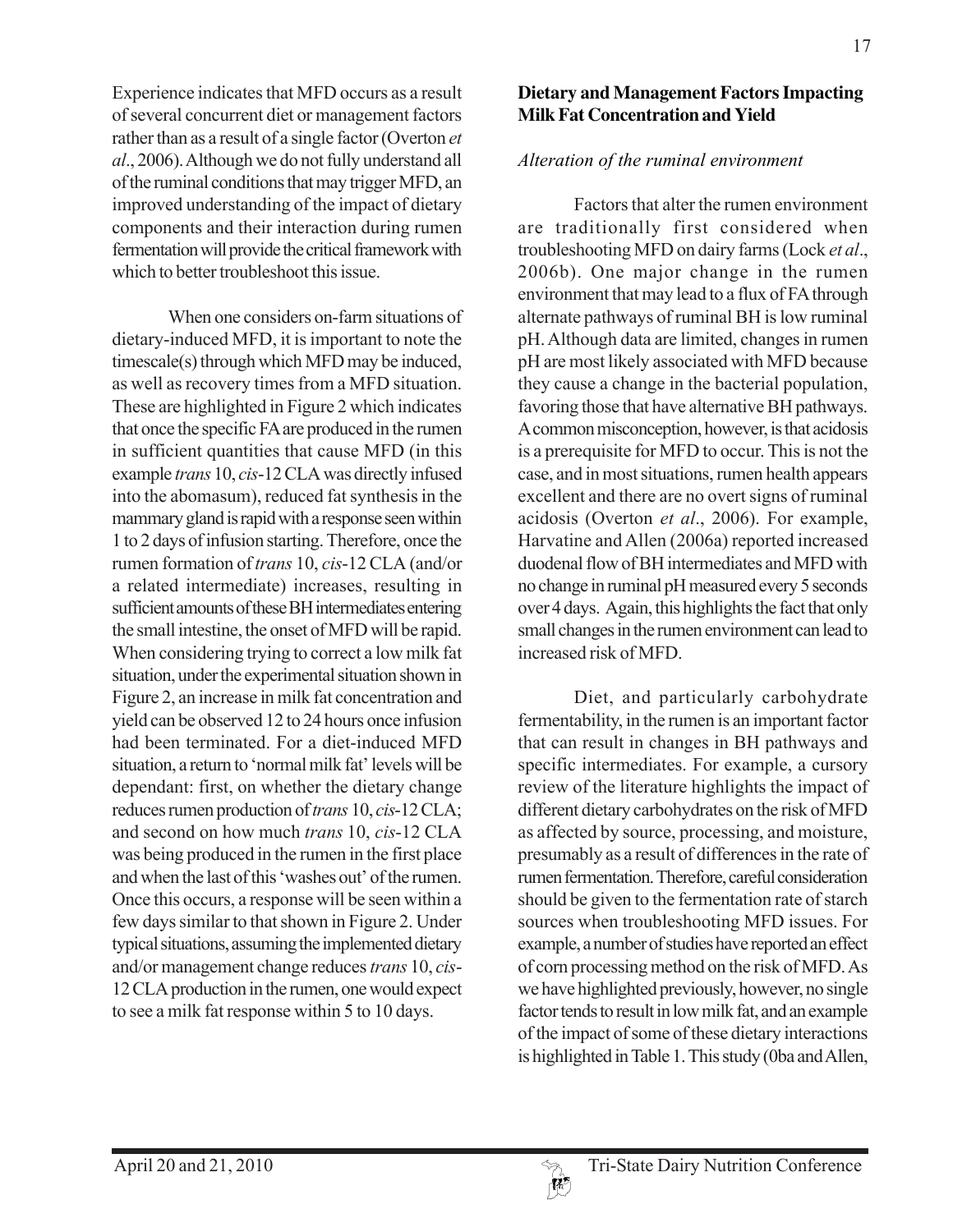2003), diets containing high moisture and dry ground corn were fed at either a high or low starch concentration. At the low starch level, there was no significant effect of grain processing on milk fat parameters, whereas at the high starch level, high moisture corn significantly reduced milk fat yield by 15% compared to dry ground corn (Oba and Allen, 2003).

It is worth noting that risk of MFD can also be increased not only by changes in dietary components, but also via changes in how the diet is presented to the cow, subsequently impacting the rumen environment. An example of this is shown in Table 2 in which the effect of forage particle size on risk of MFD is shown (Grant *et al*., 1990). Cows were fed total mixed rations containing either fine, medium, or coarse ground alfalfa silage as 55% of dietary DM. Intake of DM and NDF was not influenced by particle size of the ration. Milk production also was unaffected, but milk fat decreased from 3.8% for cows fed the coarse ration to 3.0% for cows fed the fine ration. The decrease in milk fat secretion with reduced size of silage particles was also associated with reduced rumination and total chewing times and a lower rumen pH.

It is also clear that cows consuming diets that contain corn silage as the only or major forage source appear to be more susceptible to MFD when unsaturated fats are supplemented. Partial substitution of corn silage with another forage, such as alfalfa, has been reported to alleviate this negative effect. For example, it has been shown that changing the forage in the diet from predominantly corn silage to alfalfa silage offset the depressing effect that tallow can have on milk fat (Ruppert *et al*., 2003). This is supported by another study (Onetti et al., 2004) which observed that replacing half the dietary cornsilage with alfalfa silage negated the negative effect of tallow on milk fat yield (Table 3).

In some situations, it has been reported that monensin can affect BH rates through altering rumen fermentation and the bacterial species present (Fellner *et al*., 1997), thus potentially increasing rumen outflow of BH intermediates. In some cases during lactation, monensin supplementation can result in decreased milk fat percentage and yield (Duffield and Bagg, 2000). These effects are likely the result of interactions with other dietary or management factors that predispose cows to experience MFD. It is important to remember that an increased rumen outflow of BH intermediates will not be a problem if typical BH pathways are present. However, even if a small proportion of dietary PUFA are undergoing BH through pathways that produce *trans*-10, *cis*-12 CLA and related intermediates, monensin can potentially increase the passage of these to the small intestine and increase the risk of MFD (Lock *et al*., 2006b). Similarly, dietary FA can also modify ruminal fermentation such that BH rates and pathways may be altered. For example, Harvatine and Allen (2006b) reported that fat supplements affected fractional rates of ruminal FA BH and passage in dairy cows; increasing the unsaturation of the fat supplement slowed down the BH of 18:1 to 18:0, while causing a significant reduction in milk fat yield. It is also well known from experimental diets that the addition of fish oil alters ruminal fermentation towards increased production of BH intermediates. Long chain n-3 PUFA present in fish oils appear to affect rumen bacteria that catalyze the terminal step in BH, thereby increasing the rumen outflow of these intermediates. In vitro studies with mixed cultures of rumen bacteria have established that docosahexaenoic acid is a specific n-3 PUFA responsible for this effect (AbuGhazaleh and Jenkins, 2004), though it is likely that similar FA will have similar effects.

It is probable that other factors can also cause changes in the rumen bacterial population, resulting in an increased flow of FA through alternate pathways of ruminal BH. It has been hypothesized that factors such as ensiled feeds with abnormal

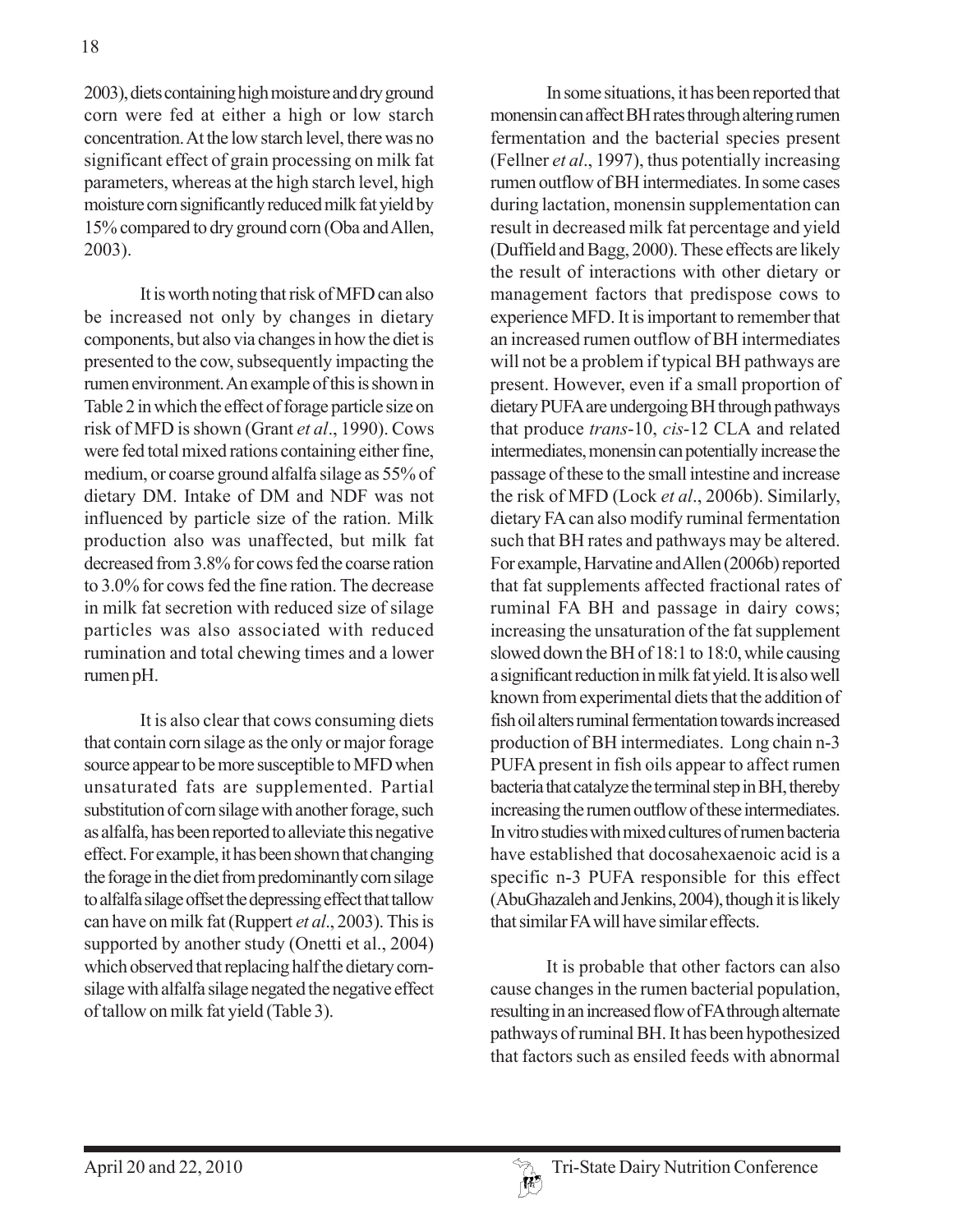fermentation profiles (particularly high acetic acid corn silages) or moldy feeds may also cause the changes in BH required to cause MFD; however, these factors remain unstudied in a controlled manner (Overton *et al*., 2006). We are currently investigating the possible effects of high dietary wildyeast counts on rumen BH and subsequent risk of MFD. Additional issues that warrant further attention include environmental factors (e.g. heat stress), management issues (e.g. stocking density), and possible dietary components that may aid the maintenance of 'normal' BH pathways (e.g. antioxidants).

## *Rumen unsaturated fatty acid load (RUFAL)*

The FA content of most cereal seeds and forages typically ranges from 10 to 30 g/kg DM (1 to 3%), with the majority of the FA classified as unsaturated (predominately oleic, linoleic, and linolenic acids). Among the unsaturated FA, linolenic acid is the predominant FA in most forage species, followed by linoleic acid. In cereal seeds, FA are comprised mainly of linoleic acid, followed by oleic acid. Stearic acid is low in plant oils, but present in higher amounts in animal fats, particularly in fats obtained from ruminant species, such as beef tallow. Oleic acid is the predominant FA in animal fats and some plant oils, such as canola and palm oil. Linoleic acid is the predominant FA in many plant oils, including cottonseed oil, soybean oil, and corn oil. Table 4 highlights some important feed sources and their respective FA profiles.

Elevating FA concentration in ruminal contents may cause a number of changes in ruminal fermentation characteristics and microbial population distribution. Ruminal changes are the result of the antimicrobial nature of unsaturated FA. Because some bacterial species are more susceptible than others, the result is a microbial shift in the rumen. The FA-induced microbial shift can alter fermentation of carbohydrates and fiber digestion in the rumen (Jenkins, 2002). As

previously mentioned, this microbial shift also can redirect the pathways of FA BH, causing accumulation of CLA isomers linked to MFD. In attempting to predict ruminal fermentation changes caused by dietary lipid, it is often assumed that the fat load is contributed only by the fat supplement and that free-FA concentration is low. Both assumptions can be wrong. The FA from the TMR and forage can significantly contribute to total rumen fat load. Also, free-FA concentration may be elevated in some feed ingredients, such as whole cottonseed or distillers' grains stored in warm, humid conditions (Cooke *et al*., 2007), or in forages resulting from hydrolytic cleavage of esterified lipids during hay-making (Yang and Fujita, 1997). Recent evidence with cottonseeds suggests that increased free FA concentrations in the diet may impact rumen BH and subsequent MFD risk more than the same FA being present as triglycerides (Figure 5).

Since various lipids and FA can trigger a number of changes in rumen lipid metabolism, the feeding of supplemental fat can be challenging. In general, as you increase the degree of unsaturation of supplemental fat and/or the availability of the FA present (e.g. extruded vs. roasted oilseeds), the chances of MFD occurring will increase. For example, Relling and Reynolds (2007) showed that as the unsaturation of a supplemental fat increased, this was associated with reduced milk fat content and yield. This will not happen in all cases but will depend on interactions between the supplemental fat and the basal diet (Table 6). Furthermore, with the increased availability of corn byproducts (e.g. corn distillers' grains; **DDGS**) an additional important consideration is their fat content because they can contain a considerable amount of lipid that is predominately linoleic acid. The fat content of DDGS is highly variable, and this degree of variation can significantly alter the dietary supply of unsaturated FA to the dairy cow, thereby increasing the risk of MFD. For example, we recently analyzed 20 individual samples of DDGS with total FA content ranging from 10 to 18% DM; little to no variation was observed in the FA profile of these samples.

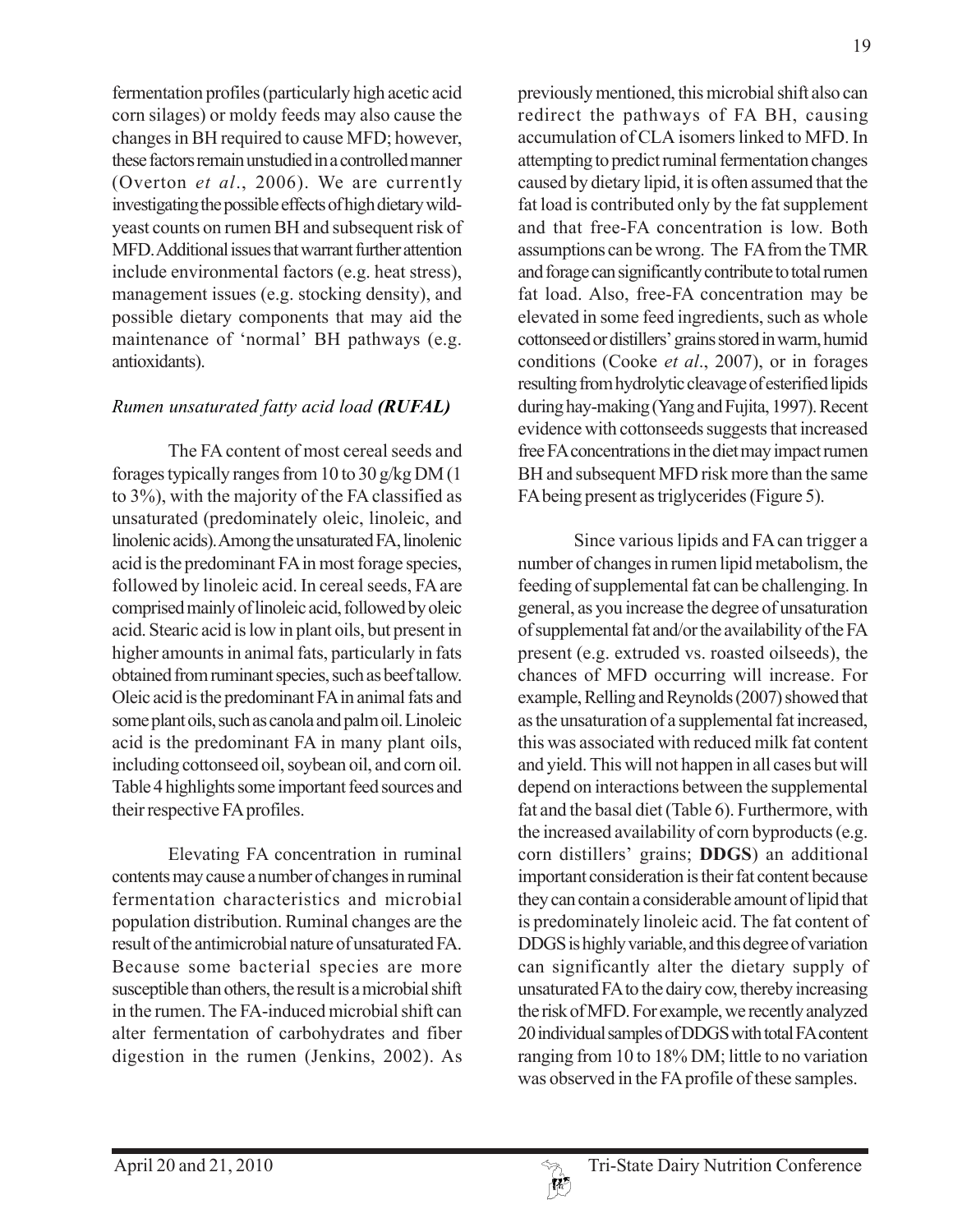Given that the specific FA that cause MFD are intermediates produced during ruminal BH of PUFA, it is logical that the amount and/or concentration of unsatured FA may be related to the amount of the key BH intermediates that are produced. Linoleic and linolenic acids represent a large percentage of the FA found in most forages and other plant-based feedstuffs fed to dairy cattle, with linoleic acid representing the predominant PUFA in corn and corn byproducts. As a result, under typical US situations, linoleic acid is the major dietary FA, particularly when corn silage comprises the majority of the forage base in the ration and oilseeds are the major source of added dietary fat. Estimates of linoleic acid intake indicates that in these situations, linoleic acid intake can approach and even exceed 400 to 500 g/day. Therefore, it would appear that typical rations have more than enough substrate as linoleic acid to meet the required presence of PUFA for MFD to occur if rumen fermentation and BH pathways are altered. The example shown in Table 3, however, raises a number of interesting questions relating to substrate supply of unsaturated FA. Since it appears to be 18:2 BH intermediates that are responsible for MFD, we have typically only looked at PUFA when considering substrate supply (linoleic and linolenic acid). However, data in Table 3 indicate that we should more broadly consider overall 'unsaturated load' in the rumen when troubleshooting MFD. Increasing the dietary supply of oleic acid from tallow, or other sources of this fatty acid (e.g. palm fatty acid distillate), will not directly increase the rumen outflow of 18:2 BH intermediates; however, in some circumstances, it would appear that the increase in unsaturated load from increasing oleic acid supply is sufficient to alter BH pathways to favor the production of *trans*-10, *cis*-12 CLA and related intermediates from the PUFA already in the diet. This concept is supported by a continuous culture study using 13carbon-labeled oleic acid (Abu-Ghazaleh *et al.*, 2005). As expected, lowering culture pH to 5.5 reduced the concentration of *trans*-11 18:1 and increased *trans*-10 18:1

concentration. However, the 13carbon enrichment of *trans*-10 18:1 was lower at pH 5.5 compared with pH 6.5, indicating that more of the *trans*-10 at this low pH originated from sources other than oleic acid . This must come from PUFA sources and will presumably be driven through BH pathways that also promote the formation of *trans*-10, *cis*-12 CLA or related intermediates, thereby increasing MFD risk.

Based on this discussion, we coined the term "rumen unsaturated FA load" **(RUFAL)** to reflect the total dietary unsaturated FA supply entering the rumen each day. As defined, RUFAL accounts for intakes of unsaturated FA from all feed ingredients rather than FA intake coming only from fat supplements. The RUFAL can be calculated as the sum of the three primary unsaturated fatty acids consumed by dairy cows, namely oleic (C18:1), linoleic (C18:2), and linolenic (C18:3) acids. It is proposed that RUFAL will be a better indicator of fermentation disruption in the rumen and risk of MFD rather than relying just on the percentage of fat added to the diet or only the dietary linoleic acid supply.

## **References**

AbuGhazaleh, A. A., and T.C. Jenkins. 2004. Short communication: Docosahexaenoic acid promotes vaccenic acid accumulation in mixed ruminal cultures when incubated with linoleic acid. J. Dairy Sci. 87:1047-1050.

Abu-Ghazaleh, A.A., M.B. Riley, E.J. Thies, and T.C. Jenkins. 2005. Dilution rate and pH effects on the conversion of oleic acid to *trans* C18:1 positional isomers in continuous culture. J. Dairy Sci. 88:4334- 4341.

Bailey, K.W., C.M. Jones, and A.J. Heinrichs. 2005. Economic returns to Holstein and Jersey herds under multiple component pricing. J. Dairy Sci. 88:2269-2280.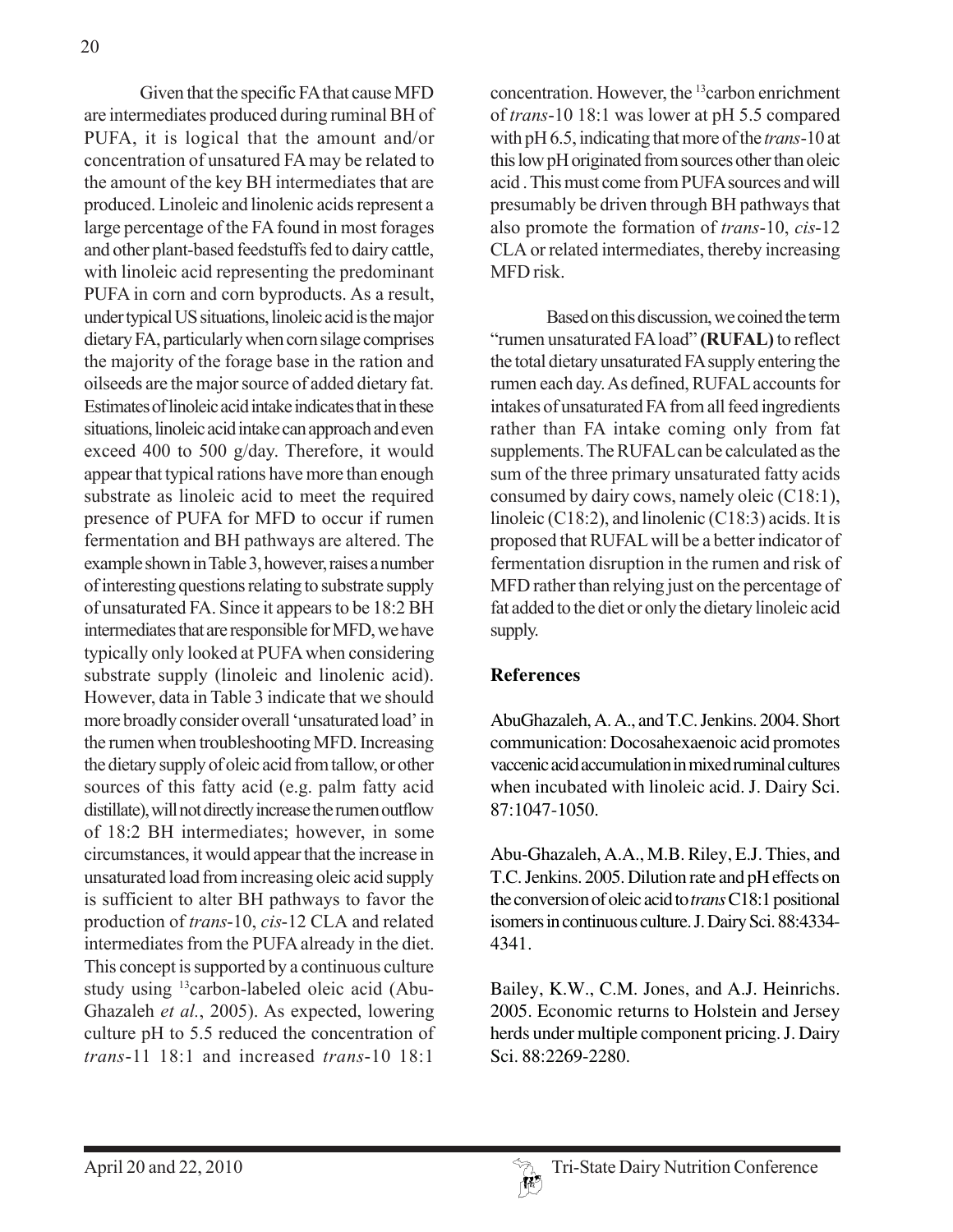Bauman, D.E., and J.M. Griinari. 2003. Nutritional regulation of milk fat synthesis. Annu. Rev. Nutr. 23:203-227.

Bauman, D.E., and A.L. Lock. 2006. Concepts in lipid digestion and metabolism in dairy cows. Pages 1-14. In: Proc. Tri-State Dairy Nutr. Conf. Ft. Wayne, IN. Available at: http://tristatedairy.osu.edu/

Baumgard, L.H., B.A. Corl, D.A. Dwyer, A. Saebo, and D.E. Bauman. 2000. Identification of the conjugated linoleic acid isomer that inhibits milk fat synthesis. Am. J. Physiol. Regul. Integr. Comp. Physiol. 278:R179-R184.

Cooke, K.M., J.K. Bernard, C.D. Wildman, J.W. West, and A.H. Parks. 2007. Performance and ruminal fermentation of dairy cows fed whole cottonseed with elevated concentrations of free fatty acids in the oil. J. Dairy Sci. 90:2329-2334.

de Veth, M. J., J. M. Griinari, A. M. Pfeiffer, and D. E. Bauman. 2004. Effect of CLA on milk fat synthesis in dairy cows: Comparison of inhibition by methyl esters and free fatty acids, and relationships among studies. Lipids 39:365-372.

Duffield, T.F., and R. Bagg. 2000. Use of ionophores in lactating dairy cattle: A review. Can. Vet. J.:388-394.

Fellner, V., F.D. Sauer, and J.K.G. Kramer. 1997. Effect of nigericin, monensin, and tetronasin on biohydrogenation in continuous flow-through ruminal fermenters. J. Dairy Sci. 80:921-928.

Grant, R.J., V.F. Colenbrander, and D.R. Mertens. 1990. Milk fat depression in dairy cows: Role of silage particle size. J. Dairy Sci. 73:1834-1842.

Harvatine, K.J., and M.S. Allen. 2006a. Effects of fatty acid supplements on ruminal and total tract nutrient digestion in lactating dairy cows. J. Dairy Sci. 89:1092-1103.

Harvatine, K.J., and M.S. Allen. 2006b. Fat supplements affect fractional rates of ruminal fatty acid biohydrogenation and passage in dairy cows. J. Nutr. 136:677-685.

Jenkins, T.C. 2002. Lipid transformations by the rumen microbial ecosystem and their impact on fermentative capacity. Pages 103-117. In: *Gastrointestinal Microbiology in Animals*, S.A. Martin (ed.), Research Signpost, Kerala, India.

Jenkins, T.C., R.J. Wallace, P.J. Moate, and E.E. Mosley. 2008. Board-Invited Review: Recent advances in biohydrogenation of unsaturated fatty acids within the rumen microbial ecosystem. J. Anim. Sci. 86:397-412.

Lock, A.L., K.J. Harvatine, J.K. Drackley, and D.E. Bauman. 2006a. Concepts in fat and fatty acid digestion in ruminants. Pages 85-100. In: Proc. Intermountain Nutr. Conf., Salt Lake City, UT.

Lock, A.L., T.R. Overton, K.J. Harvatine, J.G. Giesy, and D.E. Bauman. 2006b. Milk fat depression: Impact of dietary components and their interaction during rumen fermentation. Pages 75- 85. In: Proc. Cornell Nutr. Conf. Cornell University, Ithaca, NY.

Lock, A.L., C. Tyburczy, D.A. Dwyer, K.J. Harvatine, F. Destaillats, Z. Mouloungui, L. Candy, and D.E. Bauman. 2007. *Trans*-10 octadecenoic acid does not reduce milk fat synthesis in dairy cows. J. Nutr. 137:71-76.

Oba, M., and M.S. Allen. 2003. Effects of corn grain conservation method on feeding behavior and productivity of lactating dairy cows at two dietary starch concentrations. J. Dairy Sci. 86:174-183.

Onetti, S.G., S.M. Reynal, and R.R. Grummer. 2004. Effect of alfalfa forage preservation method and particle length on performance of dairy cows fed corn silage-based diets and tallow. J. Dairy Sci. 87:652-664.

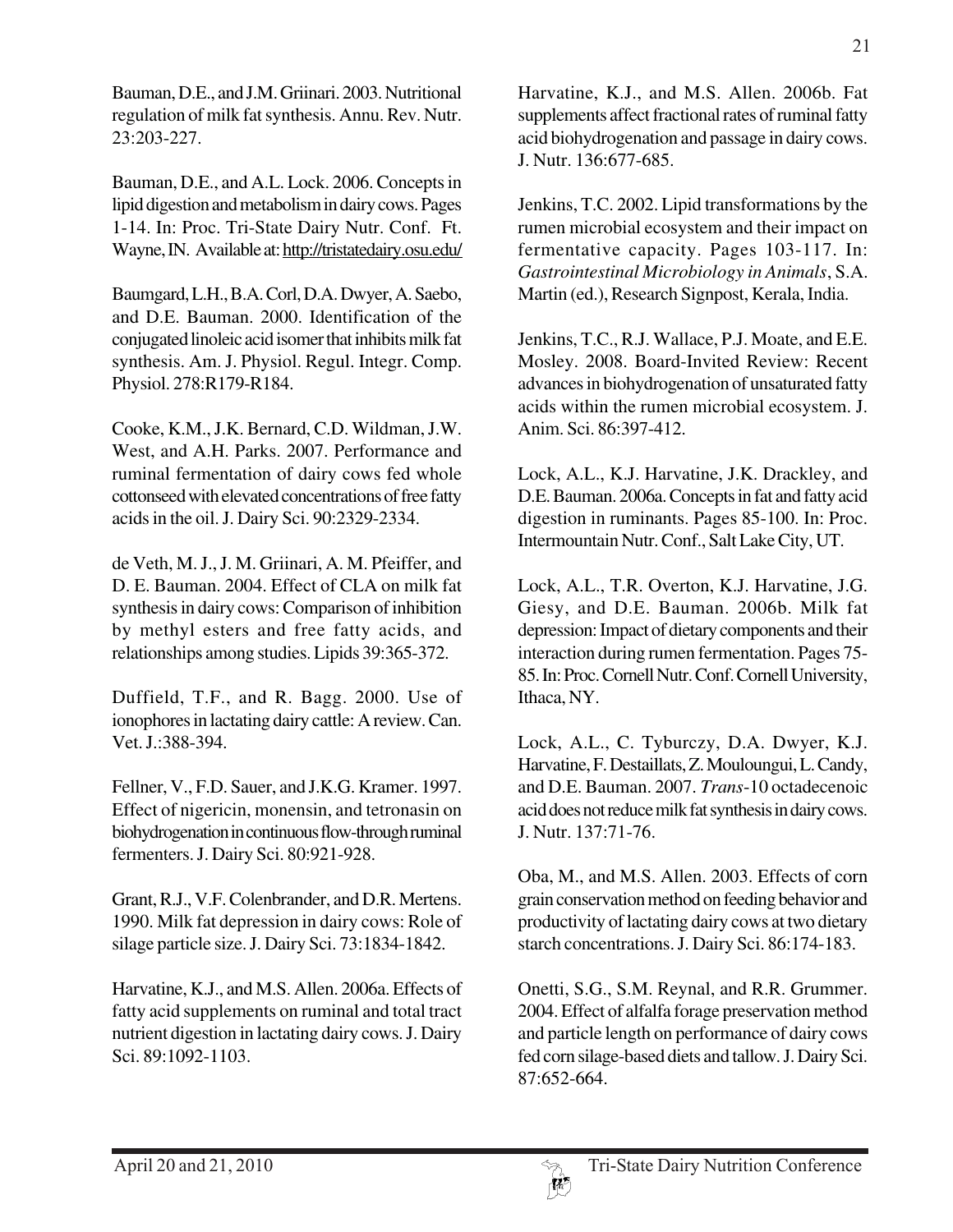Overton, T.R., A.L. Lock, J.W. Perfield II, and D.E. Bauman. 2006. Troubleshooting milk fat challenges on commercial dairy farms. Pages 127-137. In: Proc. Animal Nutrition Association of Canada Eastern Nutrition Conf. http://www.anacan.org

Palmquist, D.L., A.L. Lock, K.J. Shingfield, and D.E. Bauman. 2005. Biosynthesis of conjugated linoleic acid in ruminants and humans. Pages 179- 217. In:Advances in Food and Nutrition Research. Vol. 50. S.L. Taylor, (ed.). Elsevier Inc., San Diego, CA.

Relling, A.E., and C.K. Reynolds. 2007. Feeding rumen-inert fats differing in their degree of saturation decreases intake and increases plasma concentrations of gut peptides in lactating dairy cows. J. Dairy Sci. 90:1506-1515.

Ruppert, L.D., J.K. Drackley, D.R. Bremmer, and J.H. Clark. 2003. Effects of tallow in diets based on corn silage or alfalfa silage on digestion and nutrient use by lactating dairy cows. J. Dairy Sci. 86:593-609.

Yang, U.M., and H. Fujita. 1997. Changes in grass lipid fractions and fatty acid composition attributed to hay making. Grassl. Sci. 42:289-293.

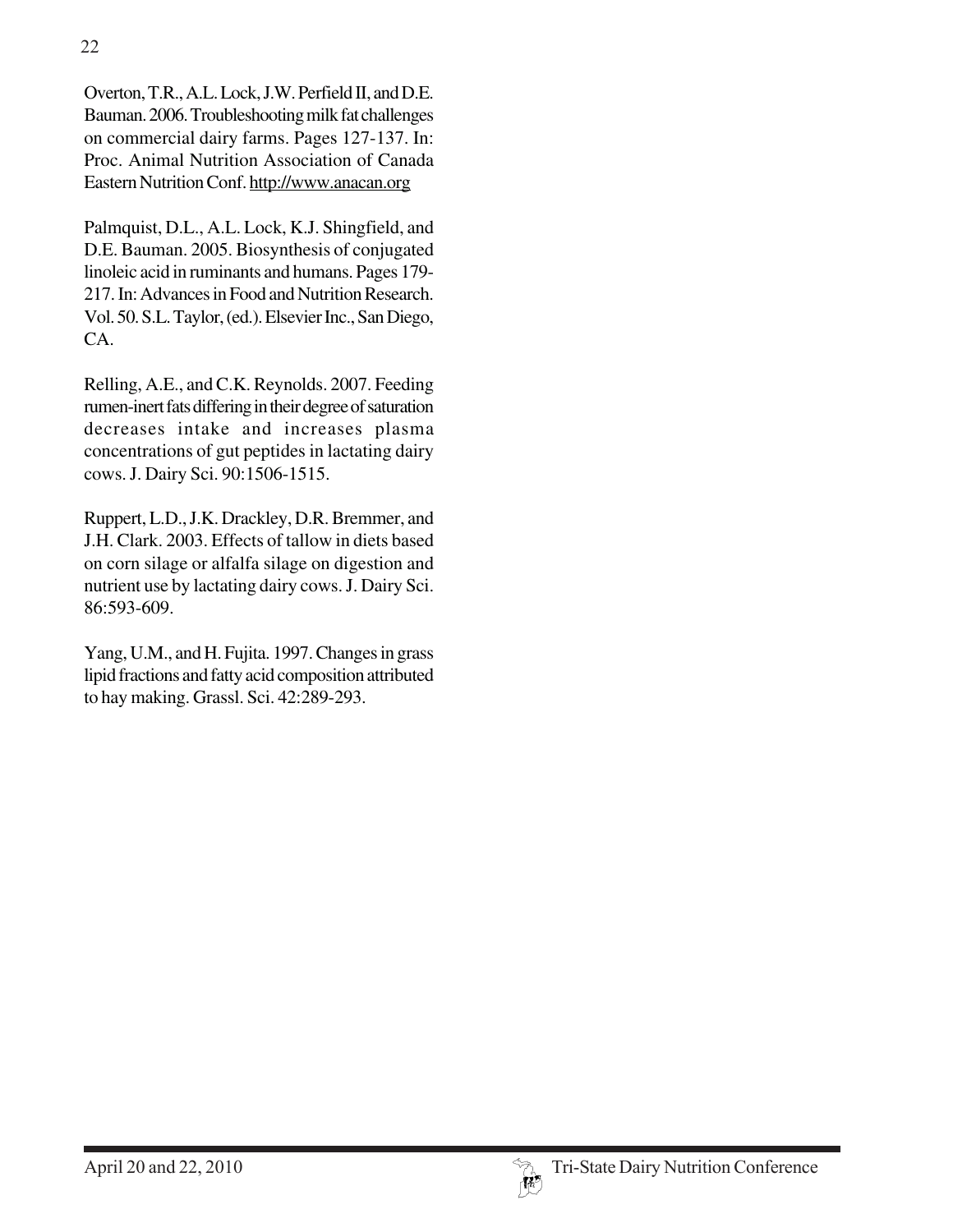|                         | High starch $(32\% \text{ of DM})$ |                   | Low starch $(21\% \text{ of DM})$ |                    |  |
|-------------------------|------------------------------------|-------------------|-----------------------------------|--------------------|--|
|                         | High moisture<br>Dry ground        |                   | High moisture                     | Dry ground         |  |
|                         | corn                               | corn              | corn                              | corn               |  |
| Milk yield (lb/day)     | 85.4                               | 84.5              | 73.5                              | 75.5               |  |
| Milk fat $(\%)$         | $3.05^{b}$                         | 3.59 <sup>a</sup> | 3.95 <sup>a</sup>                 | 3.73 <sup>a</sup>  |  |
| Milk fat yield (lb/day) | 2.57 <sup>b</sup>                  | 2.97 <sup>a</sup> | $2.93$ <sup>ab</sup>              | 2.79 <sup>ab</sup> |  |

**Table 1.** Effect of corn grain processing method and starch intake on milk fat synthesis (Oba and Allen, 2003).

 $a<sup>b</sup>$ Treatment significance ( $P < 0.05$ ) indicated by differences in superscript letters.

**Table 2.** Influence of ration particle size on rumen fermentation and milk fat synthesis (Grant et al., 1990).<sup>1</sup>

|                              | Treatment <sup>2</sup> |        |        |       |  |
|------------------------------|------------------------|--------|--------|-------|--|
|                              | Fine                   | Medium | Coarse | P     |  |
| Dry matter intake, lb/day    | 49.3                   | 48.4   | 48.8   | 0.88  |  |
| Milk yield, lb/day           | 69.3                   | 70.6   | 68.4   | 0.56  |  |
| Milk fat, $\%$               | 3.0                    | 3.6    | 3.8    | 0.001 |  |
| Milk fat yield, $lb/day3$    | 2.08                   | 2.55   | 2.60   |       |  |
| $R$ umen p $H$               | 5.3                    | 5.9    | 6.0    | 0.10  |  |
| Rumination time, min/24 h    | 374                    | 466    | 531    | 0.001 |  |
| Total chewing time, min/24 h | 570                    | 671    | 735    | 0.001 |  |

1 Arithmetic mean particle size of the fine and course silages used in the study were 2.0 and 3.1 mm, respectively. 2 Rations formulated on 55:45 silage:concentrate basis.

3 Calculated from reported values.

**Table 3.** Effect of feeding tallow on rumen fermentation and milk fat synthesis in dairy cows fed diets based upon corn silage or alfalfa silage with or without tallow supplementation (Onetti et al., 2004).

|                                            | Treatment <sup>1</sup> |            |            |  |
|--------------------------------------------|------------------------|------------|------------|--|
|                                            | CS                     | <b>CST</b> | <b>AST</b> |  |
| Milk, lb/day                               | 98.8                   | 97.5       | 95.9       |  |
| Milk fat, %                                | 3.12                   | 2.68       | 3.32       |  |
| Milk fat, lb/day                           | 3.04                   | 2.57       | 3.19       |  |
| <i>trans-</i> 10 18:1, $\%$ of fatty acids | 0.75                   | 2.15       | 0.78       |  |

 ${}^{1}CS$  = 50% corn silage + 50% concentrate; CST = 50% corn silage + 50% concentrate + 2% tallow; AST = 25% corn silage  $+ 25$ % alfalfa silage  $+ 50$ % concentrate  $+ 2$ % tallow.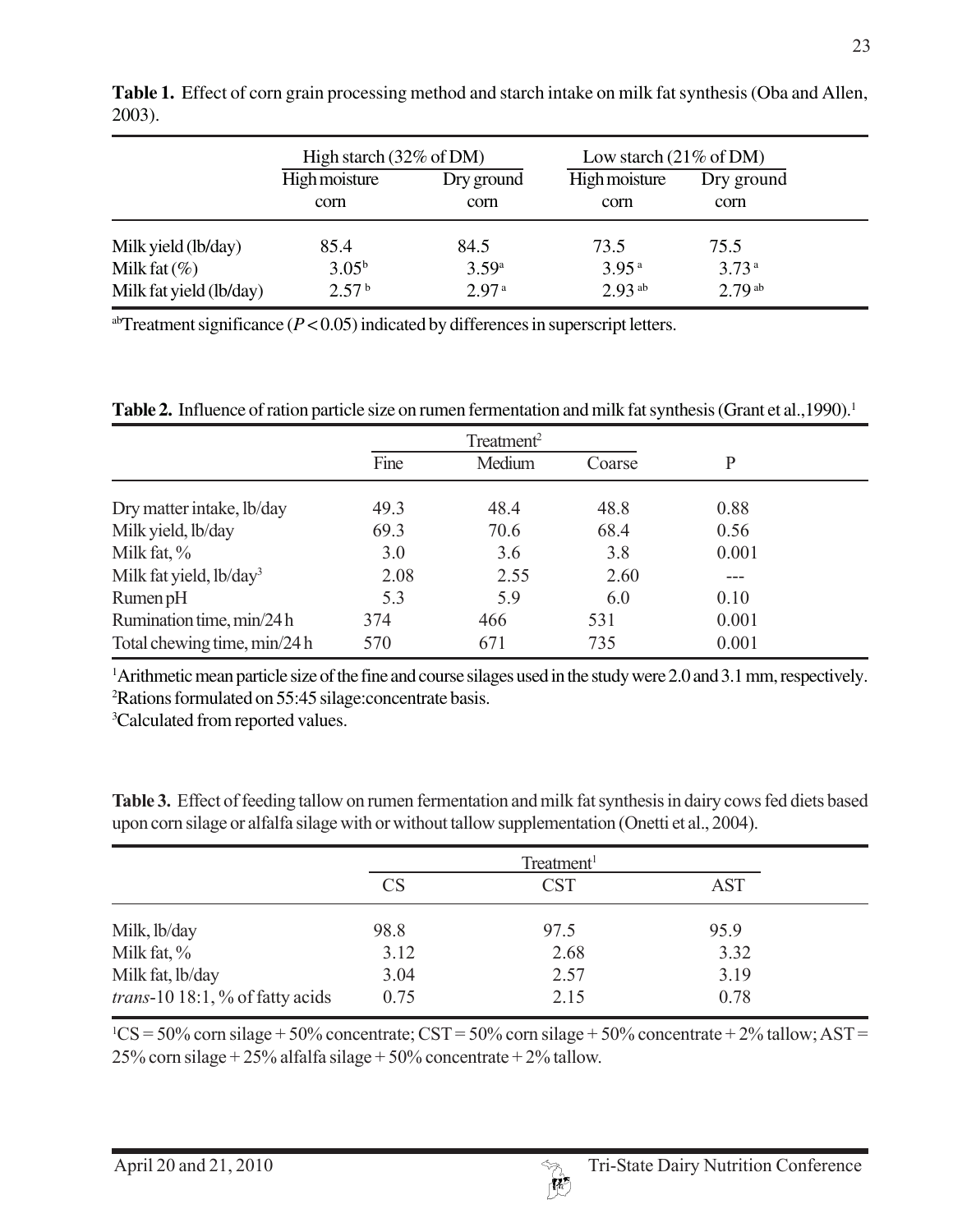|                                  | Fatty Acid $(g/100 g$ fatty acids) |       |       |             |       |       |  |
|----------------------------------|------------------------------------|-------|-------|-------------|-------|-------|--|
| Feed Name                        | C14:0                              | C16:0 | C18:0 | $C18:1$ cis | C18:2 | C18:3 |  |
| Corn silage                      | 0.46                               | 17.83 | 2.42  | 19.24       | 47.74 | 8.25  |  |
| Alfalfa silage                   | 0.66                               | 18.81 | 3.35  | 2.05        | 15.91 | 38.71 |  |
| Grass hay                        | 0.43                               | 16.44 | 1.33  | 2.53        | 23.38 | 49.90 |  |
| Corn grain (ground fine)         | 2.33                               | 13.21 | 1.99  | 24.09       | 55.70 | 1.62  |  |
| Corn high moisture, 78% DM       | 0.26                               | 13.57 | 1.83  | 25.99       | 55.08 | 1.64  |  |
| Tallow (beef)                    | 3.00                               | 24.43 | 17.92 | 41.62       | 1.09  | 0.53  |  |
| Soybean oil                      | 0.11                               | 10.83 | 3.89  | 22.82       | 53.75 | 8.23  |  |
| Corn distillers grains (ethanol) | 0.14                               | 14.05 | 2.39  | 24.57       | 56.11 | 1.68  |  |
| Cottonseed (whole, with lint)    | 0.69                               | 23.91 | 2.33  | 15.24       | 56.48 | 0.19  |  |

**Table 4.** Fatty acid composition of typical feedstuffs (Data from CPM Feed Library; Cornell University, Ithaca, NY).

**Table 5.** The effect of whole cottonseed with elevated concentrations of free fatty acids (FA) in the oil on dry matter intake (DMI), milk yield and milk fat synthesis in dairy cows (Cooke *et al.*, 2007).<sup>1</sup>

| Item         | Control <sup>1</sup> | <b>HFFA1</b>      | HFFA <sub>2</sub> | P-value |  |
|--------------|----------------------|-------------------|-------------------|---------|--|
| DMI, lb/day  | 47.5                 | 48.4              | 51.7              | 0.07    |  |
| Milk, lb/day | 77.0                 | 74.8              | 77.2              | 0.39    |  |
| Fat, $\%$    | 4.22 <sup>a</sup>    | 3.64 <sup>b</sup> | 3.58 <sup>b</sup> | 0.008   |  |
| Fat, lb/day  | 3.04                 | 2.75              | 2.84              | 0.11    |  |

<sup>ab</sup>Means in the same row with superscripts differ ( $P < 0.01$ ).

<sup>1</sup>Control = normal cottonseed (WCS); HFFA1 = WCS with 24.1% free-FA and normal color; and HFFA2 = WCS with 22.3% free-FA and discolored.

**Table 6.** The effect of rumen-inert fats containing mostly saturated fatty acids (SFA), mostly monounsaturated fatty acids (MUFA), or mostly polyunsaturated fatty acids (PUFA) on dry matter intake (DMI), milk yield and milk fat synthesis in midlactation dairy cows (Relling and Reynolds, 2007).

|              | Control | <b>SFA</b> | <b>MUFA</b> | <b>PUFA</b> | P <sup>1</sup> |
|--------------|---------|------------|-------------|-------------|----------------|
| DMI, lb/day  | 52.4    | 50.8       | 48.6        | 48.4        | 0.12           |
| Milk, lb/day | 81.2    | 82.1       | 78.8        | 76.7        | 0.44           |
| Fat, $\%$    | 3.37    | 3.86       | 3.32        | 2.61        | 0.03           |
| Fat, lb/day  | 2.75    | 3.16       | 2.61        | 2.01        | 0.02           |

1 Probability comparing the difference between saturated and unsaturated fat supplements (SFA vs. MUFA and PUFA).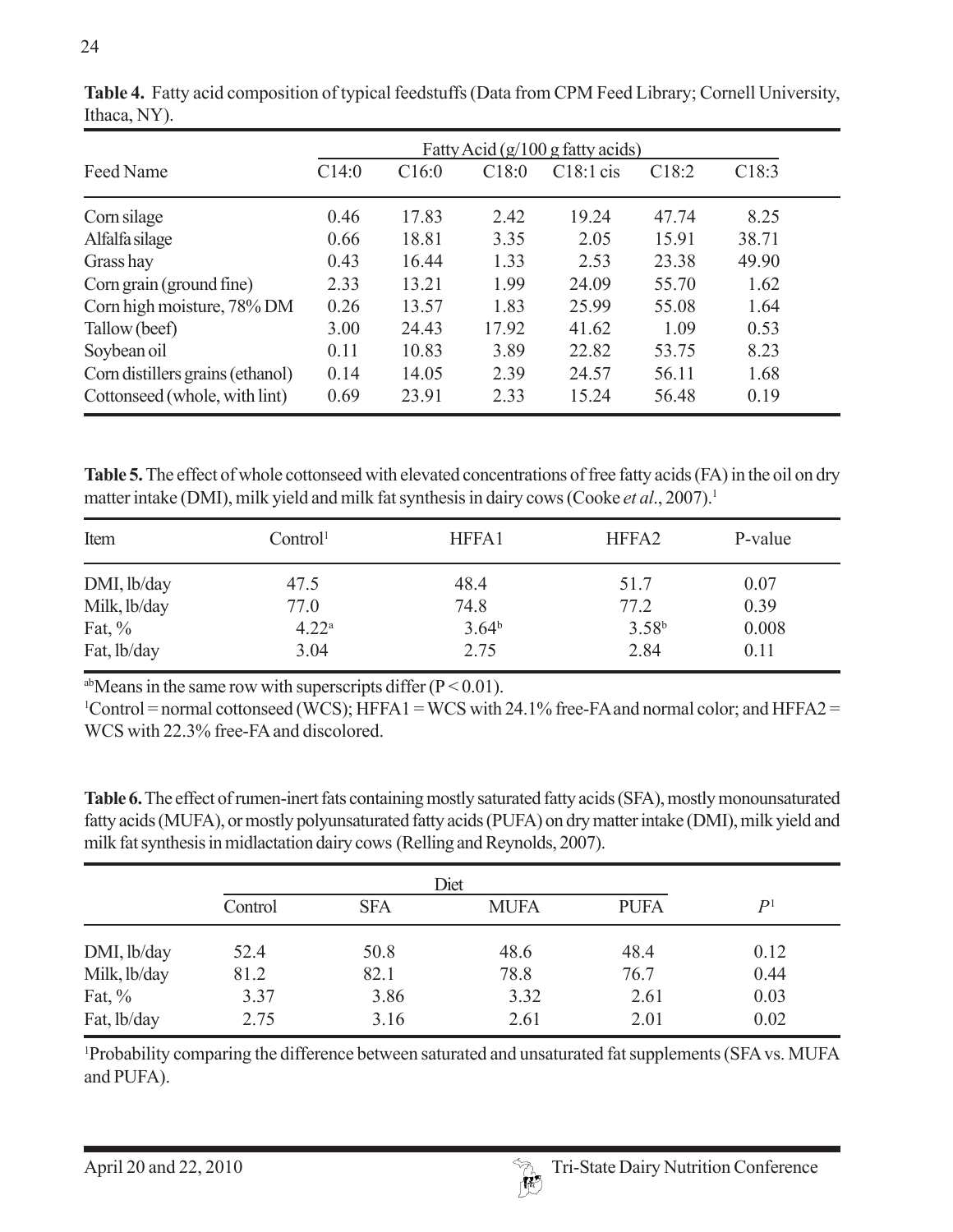

**Figure 1.** Generalized scheme of ruminal biohydrogenation (BH) of linoleic acid under normal conditions (left side) and during diet-induced milk fat depression (dotted lines, right side) (CLA = conjugated linoleic acid and PUFA = polyunsaturated fatty acids). The grey boxes highlight 3 potential means by which dietary components can increase the risk of milk fat depression (Bauman and Griinari, 2003).